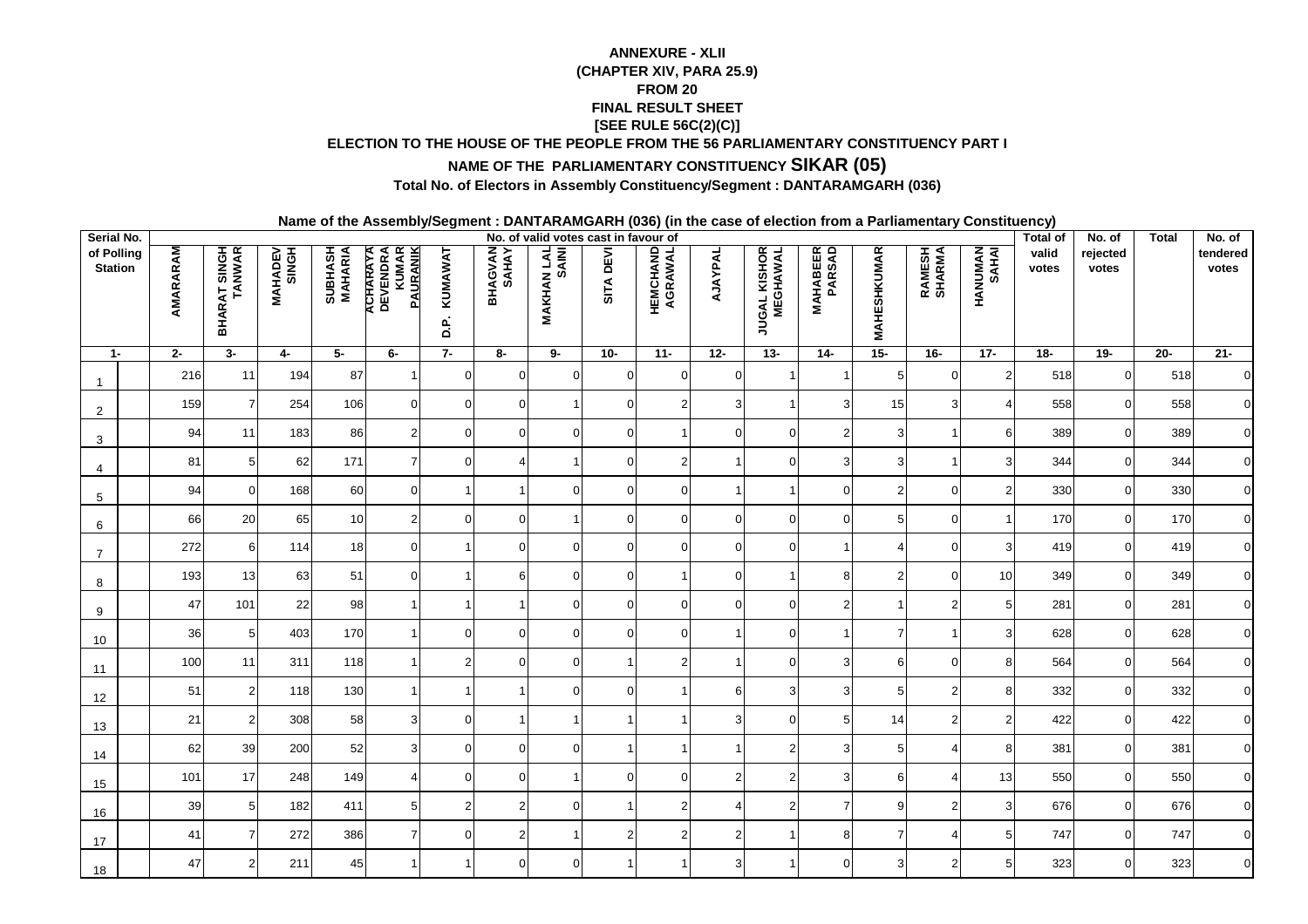| 19 | 59  | 3 <sup>1</sup> | 161 | 61  | $\overline{0}$ | $\mathbf 0$    | $\Omega$       | 0              | 0              | 3              |                      | $\overline{0}$ | 0              | 6               |                         | 5                       | 300 | $\overline{0}$ | 300 | 0                |
|----|-----|----------------|-----|-----|----------------|----------------|----------------|----------------|----------------|----------------|----------------------|----------------|----------------|-----------------|-------------------------|-------------------------|-----|----------------|-----|------------------|
| 20 | 128 | $\overline{2}$ | 136 | 110 | $\overline{0}$ | $\overline{2}$ | $\Omega$       | $\mathbf{1}$   | $\mathbf{1}$   | $\vert$        | 1                    | $\overline{0}$ | $\overline{2}$ | $5\overline{)}$ | 3                       | 9                       | 401 | $\overline{0}$ | 401 | $\mathbf 0$      |
| 21 | 82  | 15             | 183 | 154 | $2 \mid$       | -1             |                | $\mathbf 0$    | 0              | $\overline{c}$ | 3 <sup>1</sup>       | 1              | 2              | 7               | $\overline{2}$          | 6                       | 461 | $\overline{0}$ | 461 | 0                |
| 22 | 50  | 19             | 122 | 296 | 6              | $\overline{0}$ | 1              | $\mathbf 0$    | 0              | $\overline{0}$ | $\overline{0}$       | $\overline{0}$ |                | 4               |                         | 3                       | 506 | $\overline{0}$ | 506 | 0                |
| 23 | 36  | 3 <sup>1</sup> | 89  | 113 | 2 <sub>l</sub> | $\overline{0}$ | $\Omega$       | $\mathbf 0$    | $\mathbf 0$    | $\mathbf 0$    | $\overline{0}$       |                |                | $\overline{2}$  | $\overline{0}$          | 3                       | 250 | $\overline{0}$ | 250 | 0                |
| 24 | 119 | $2 \vert$      | 73  | 42  | $\Omega$       | 0              | $\mathbf 0$    | 0              | 0              | $\mathbf 0$    | $\blacktriangleleft$ | $\overline{0}$ |                | 3               | $\overline{0}$          | 10                      | 254 | $\overline{0}$ | 254 | 0                |
| 25 | 204 | 9              | 126 | 49  |                | $\overline{0}$ | $\Omega$       | $\mathbf 0$    | $\mathbf 0$    | $\mathbf 0$    | $\overline{0}$       | $\overline{0}$ |                | 6               |                         | 5                       | 402 | $\overline{0}$ | 402 | 0                |
| 26 | 190 | 10             | 139 | 78  |                | $\overline{0}$ | $\overline{0}$ | $\mathbf 0$    | $\Omega$       | $\mathbf 0$    | $\overline{0}$       | 2              |                | $\overline{4}$  | $\overline{0}$          | 7                       | 432 | $\overline{0}$ | 432 | 0                |
| 27 | 95  | 6              | 292 | 95  |                | $\overline{0}$ | $\Omega$       | 0              | 0              | $\mathbf 0$    | $\overline{0}$       | 2              |                | 12              | 4                       | 12                      | 523 | $\overline{0}$ | 523 | $\pmb{0}$        |
| 28 | 136 | 5 <sub>5</sub> | 137 | 53  | $\Omega$       | -1             | $\Omega$       | $\mathbf 0$    | $\Omega$       | $\overline{0}$ | $2 \vert$            | 3              |                | 6               | 8                       | 12                      | 366 | $\overline{0}$ | 366 | $\pmb{0}$        |
| 29 | 101 | $\mathbf{2}$   | 211 | 69  |                | -1             | $\Omega$       | $\mathbf 0$    | -1             | $\mathbf 0$    | $\overline{0}$       | 2              |                | 9               | $\overline{2}$          | 10                      | 413 | $\mathbf 0$    | 413 | $\pmb{0}$        |
| 30 | 206 | 11             | 235 | 66  | 3              | $\overline{0}$ | $\mathbf 0$    | $\mathbf 0$    | $\Omega$       | $\vert$        | $\overline{0}$       | $\overline{0}$ |                | 8               |                         | $\overline{7}$          | 540 | $\mathbf 0$    | 540 | $\mathbf 0$      |
| 31 | 109 | 17             | 239 | 123 | 6              | $\overline{c}$ | 1              | $\mathbf 0$    | 0              | 3              | $\mathbf{1}$         |                | 8              | 13              |                         |                         | 525 | $\overline{0}$ | 525 | $\mathbf 0$      |
| 32 | 243 | 12             | 209 | 148 | 5 <sup>1</sup> | -1             | $\Omega$       | -1             | 1              | $\mathbf{1}$   | $\overline{c}$       | 1              |                | 5               | $\overline{0}$          | $\overline{7}$          | 640 | $\overline{0}$ | 640 | 0                |
| 33 | 96  | 28             | 85  | 45  |                | -1             | $\mathbf 0$    | $\mathbf 0$    | 0              | $\overline{0}$ | $\overline{0}$       | 1              | 5              | 6               | $\overline{0}$          | $\overline{7}$          | 275 | $\overline{0}$ | 275 | 0                |
| 34 | 84  | 230            | 151 | 68  | 5              | 3              | $\overline{0}$ |                | 1              | $\overline{0}$ | $\overline{0}$       | $\overline{0}$ |                |                 | $\overline{7}$          | 5                       | 557 | $\overline{0}$ | 557 | 0                |
| 35 | 42  | 66             | 177 | 154 | 4              | $\overline{0}$ | $\overline{0}$ | $\mathbf 0$    |                | $\overline{0}$ | $\mathbf 1$          | 1              |                | 3               | 3                       | 5                       | 459 | $\overline{0}$ | 459 | 0                |
| 36 | 73  | 63             | 97  | 166 | 2              | 0              |                |                | $\Omega$       | $\mathbf 0$    | -1                   | $\overline{0}$ |                |                 |                         |                         | 408 | $\overline{0}$ | 408 | 0                |
| 37 | 81  | 37             | 199 | 62  |                | 1              |                | $\mathbf 0$    | $\Omega$       | $\mathbf 0$    | -1                   | $\overline{0}$ |                | 4               |                         | 5                       | 393 | $\mathbf 0$    | 393 | 0                |
| 38 | 241 | 93             | 234 | 53  |                | $\overline{0}$ | 0              | $\mathbf 0$    | $\mathbf 0$    | $\mathbf{1}$   | $\overline{c}$       |                | 2              | 11              | $\overline{\mathbf{c}}$ | 7                       | 648 | $\overline{0}$ | 648 | $\boldsymbol{0}$ |
| 39 | 139 | 36             | 261 | 129 |                | 1              |                | $\mathbf 0$    | $\overline{2}$ | $\mathbf{1}$   | -1                   | 2              |                | 5               |                         | 8                       | 598 | $\overline{0}$ | 598 | 0                |
| 40 | 162 | 87             | 201 | 68  | $\overline{2}$ |                | $\Omega$       | $\mathbf 0$    | -1             | $\mathbf 0$    | 3 <sup>1</sup>       | $\overline{0}$ | 2              | 5               | 5                       | 9                       | 546 | $\overline{0}$ | 546 | 0                |
| 41 | 292 | 16             | 226 | 50  | $\mathbf{2}$   |                | $\overline{0}$ | $\mathbf 0$    | $\Omega$       | $\mathbf{1}$   | 4                    | $\overline{0}$ |                | 10              | 6                       | 7                       | 617 | $\overline{0}$ | 617 | 0                |
| 42 | 196 | 16             | 96  | 110 | 3              | 0              | 0              | 0              | 0              | 1              | $\overline{0}$       | $\overline{0}$ |                | 3               | $\overline{2}$          | 10                      | 439 | $\overline{0}$ | 439 | 0                |
| 43 | 331 | 113            | 115 | 100 | $\mathbf 0$    | $\overline{0}$ | $\mathbf{1}$   | $\overline{0}$ | 0              | 3              | $\overline{0}$       | $\overline{0}$ | $\mathbf{1}$   | 3               | $\overline{4}$          | $\overline{7}$          | 678 | $\overline{0}$ | 678 | $\mathbf 0$      |
| 44 | 212 | 42             | 153 | 41  | 3 <sup>1</sup> | $\overline{0}$ | $\overline{0}$ | $\overline{0}$ | $\mathbf 0$    | $\overline{2}$ | $\overline{1}$       | 11             | 6              | 10              | $\overline{2}$          | 14                      | 487 | $\overline{0}$ | 487 | $\mathbf 0$      |
| 45 | 106 | 45             | 83  | 109 | $2\vert$       | $\overline{0}$ | $\vert$        | $\mathbf{1}$   | $\pmb{0}$      | 3 <sup>1</sup> | $\overline{2}$       | 3              | $\vert$ 1      | 6               | $2 \mid$                | $\mathbf{1}$            | 365 | 0              | 365 | $\mathbf 0$      |
| 46 | 457 | 35             | 49  | 95  | 3 <sup>1</sup> | $\overline{0}$ | 1              | $\mathbf{1}$   | $\mathbf 0$    | 1              | $\overline{0}$       | 1 <sup>1</sup> | $\overline{2}$ | $5\overline{)}$ | $\overline{2}$          | 10 <sup>1</sup>         | 662 | $\overline{0}$ | 662 | $\mathbf 0$      |
| 47 | 191 | 8              | 107 | 46  | $\overline{0}$ | $\overline{0}$ | $\overline{0}$ | $\mathbf 0$    | $\mathbf 0$    | $\overline{0}$ | $\overline{0}$       | $\overline{0}$ | $\mathbf 0$    | -1              | $\overline{2}$          | $\overline{\mathbf{4}}$ | 359 | 0              | 359 | $\pmb{0}$        |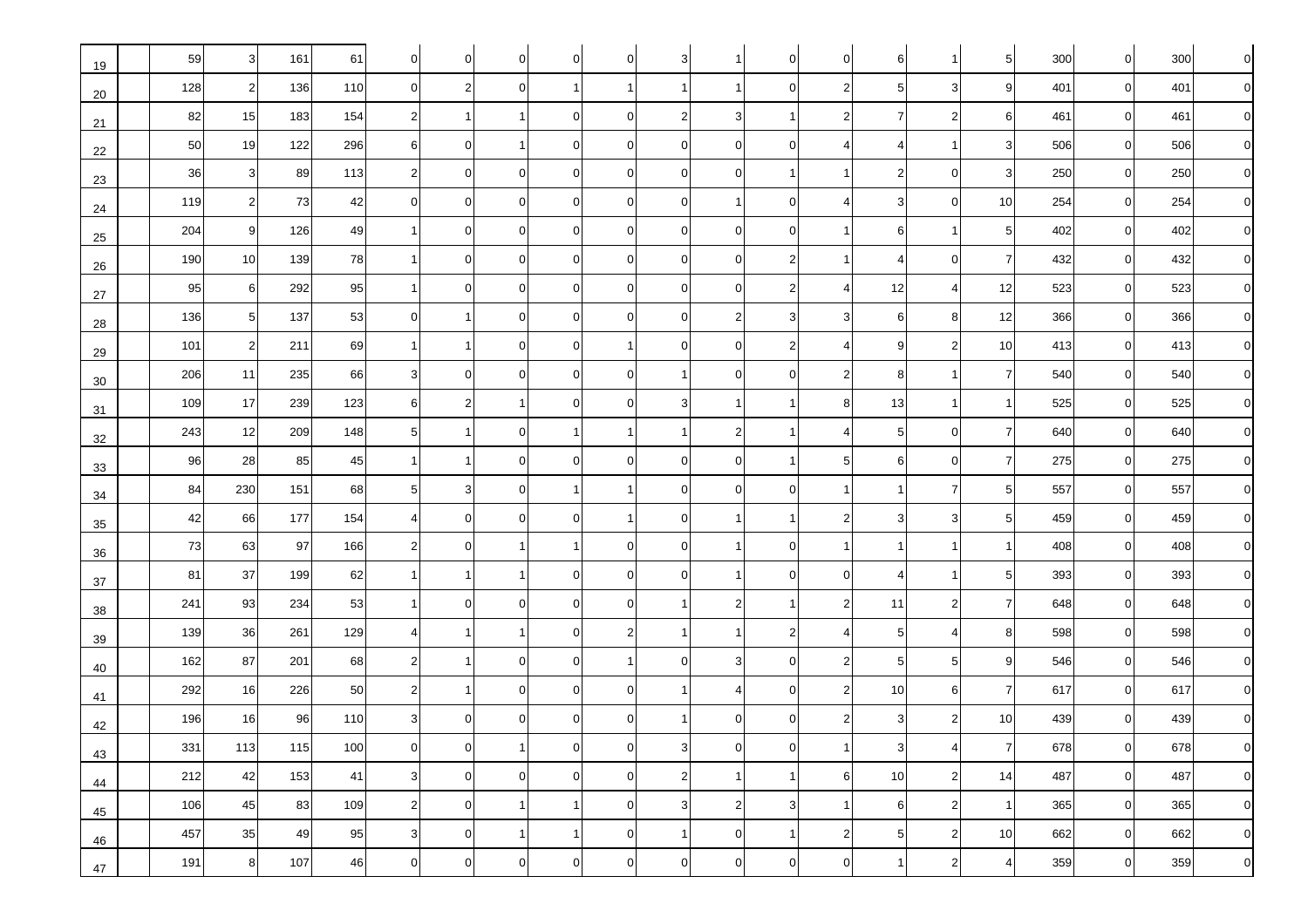| 48 | 124 | 8               | 51  | 30  | -0             | 0              | O              | $\Omega$       |                | 1              |                |                |                | 2              |                         | 5              | 224 | $\mathbf 0$    | 224 | $\overline{0}$      |
|----|-----|-----------------|-----|-----|----------------|----------------|----------------|----------------|----------------|----------------|----------------|----------------|----------------|----------------|-------------------------|----------------|-----|----------------|-----|---------------------|
| 49 | 192 | 37              | 140 | 27  | $\overline{0}$ | $\overline{1}$ | $\Omega$       | $\mathbf 0$    | $\mathbf{1}$   | $\mathbf 0$    | 2              | $\overline{0}$ |                | 4              | $\overline{4}$          | 19             | 430 | $\overline{0}$ | 430 | $\mathbf 0$         |
| 50 | 112 | 10 <sup>1</sup> | 153 | 33  | $\overline{2}$ | $\overline{0}$ | 0              | $\mathbf 0$    | 0              | $\mathbf{1}$   | 0              | $\overline{0}$ |                | 8              | 3                       | 12             | 338 | $\overline{0}$ | 338 | $\mathbf 0$         |
| 51 | 27  | 3               | 160 | 179 | 3 <sup>1</sup> | $\mathbf 0$    | $\overline{2}$ | 0              | $\overline{c}$ | $\overline{c}$ | $\mathbf{1}$   | 3              |                | 10             | 3                       | $\overline{4}$ | 401 | $\overline{0}$ | 401 | $\mathbf 0$         |
| 52 | 36  | 4               | 262 | 98  | $\Omega$       | $\mathbf 0$    | $\Omega$       | $\overline{2}$ | $\mathbf 0$    | $\mathbf 0$    | $\mathbf{1}$   |                | з              | 17             | 3                       | $\overline{7}$ | 434 | $\overline{0}$ | 434 | $\mathbf 0$         |
| 53 | 58  | 5 <sub>5</sub>  | 175 | 137 | 3              | 2              | $\Omega$       |                | $\Omega$       | $\overline{2}$ | $\overline{0}$ | $\mathbf{2}$   |                | 10             | 0                       | 14             | 413 | $\overline{0}$ | 413 | $\mathbf 0$         |
| 54 | 126 | 49              | 25  | 21  | $\Omega$       | $\mathbf 0$    | $\Omega$       | 0              | $\Omega$       | $\mathbf 0$    | 0              | $\overline{0}$ |                | 4              | 11                      | 13             | 251 | $\overline{0}$ | 251 | $\mathbf 0$         |
| 55 | 220 | 26              | 193 | 10  | $\Omega$       | $\overline{2}$ | $\Omega$       | -1             | $\Omega$       | $\mathbf{1}$   | $\mathbf{1}$   | $\overline{0}$ |                | 12             | $\overline{\mathbf{1}}$ | 11             | 480 | $\overline{0}$ | 480 | $\mathsf{O}\xspace$ |
| 56 | 137 | 48              | 37  | 25  |                | 11             | 0              | $\mathbf 0$    | $\Omega$       | $\mathbf{1}$   | $\overline{0}$ | $\overline{0}$ |                | -1             | 3                       | 8              | 273 | $\overline{0}$ | 273 | $\mathbf 0$         |
| 57 | 73  | 13              | 63  | 90  | $\overline{2}$ | $\mathbf 0$    | 0              |                | $\Omega$       | $\mathbf 0$    | 0              | $\overline{0}$ |                | $\overline{c}$ | 0                       | 8              | 253 | $\overline{0}$ | 253 | $\mathbf 0$         |
| 58 | 65  | 50              | 134 | 57  | 31             | $\overline{0}$ | $\Omega$       | $\mathbf 0$    | -1             | $\mathbf 0$    | $\mathbf 0$    | $\overline{0}$ |                | 3              | $\mathbf 0$             | -1             | 314 | $\overline{0}$ | 314 | $\mathbf 0$         |
| 59 | 88  | 6               | 117 | 144 | 5              | $\mathbf 0$    | $\Omega$       | $\mathbf 0$    | 0              | $\overline{c}$ | 0              | 2 <sub>1</sub> |                | 6              | $\overline{2}$          | $\overline{2}$ | 375 | 0              | 375 | $\mathbf 0$         |
| 60 | 175 | $5\overline{)}$ | 186 | 135 | 3              | -1             |                | 0              | $\Omega$       | $\mathbf 0$    | $\overline{a}$ | $\mathbf{1}$   |                | 7              | $\mathbf 0$             | 6              | 528 | $\overline{0}$ | 528 | $\mathbf 0$         |
| 61 | 167 | 56              | 167 | 150 | 4              | $\mathbf 0$    | 5              |                |                | $\overline{c}$ | $\overline{4}$ | 2 <sub>1</sub> |                | 10             | 8                       | 14             | 595 | $\overline{0}$ | 595 | $\mathbf 0$         |
| 62 | 177 | 6               | 81  | 64  | $2 \vert$      | $\overline{0}$ | $\mathbf 0$    | $\mathbf 0$    | $\mathbf 0$    | $\overline{0}$ | $\overline{0}$ | $\mathbf{1}$   |                | $\overline{2}$ | $\mathbf 0$             | $\overline{4}$ | 341 | $\overline{0}$ | 341 | $\mathbf 0$         |
| 63 | 175 | 11              | 206 | 38  | $\overline{2}$ | $\mathbf 0$    | $\Omega$       | -1             | $\Omega$       | $\mathbf 0$    | 1              | $\overline{0}$ |                | 6              | -1                      | 7              | 450 | $\overline{0}$ | 450 | $\mathbf 0$         |
| 64 | 79  | $5\overline{)}$ | 102 | 114 | 3              | $\mathbf 0$    | 0              |                |                | $\overline{c}$ | 2              | 1              |                | 4              | 3                       | 4              | 325 | $\overline{0}$ | 325 | $\mathbf 0$         |
| 65 | 232 | $\overline{3}$  | 161 | 32  |                | $\overline{0}$ | $\Omega$       | $\mathbf 0$    | 1              | $\mathbf 0$    | $\mathbf{2}$   | $\overline{0}$ |                | 10             | $\overline{2}$          | 16             | 464 | $\overline{0}$ | 464 | $\mathbf 0$         |
| 66 | 50  | 4               | 138 | 135 | 3              | 0              | $\Omega$       | 0              | $\Omega$       | $\mathbf{1}$   | $\overline{0}$ | 3              |                | $\overline{0}$ | $\overline{2}$          | 6              | 343 | $\overline{0}$ | 343 | $\mathbf 0$         |
| 67 | 117 | 12              | 176 | 169 | 3              | -1             | $\Omega$       | $\mathbf 0$    | $\Omega$       | $\overline{c}$ | 2              | $\overline{0}$ |                | 4              | $\overline{2}$          | 9              | 500 | $\overline{0}$ | 500 | $\mathsf{O}\xspace$ |
| 68 | 75  | 48              | 88  | 95  |                | $\mathbf 0$    | $\Omega$       | 3              | $\Omega$       | $\mathbf 0$    | 2              |                |                | -1             | $\overline{2}$          | 5              | 323 | $\overline{0}$ | 323 | $\mathsf{O}\xspace$ |
| 69 | 148 | 3               | 131 | 293 | 4              | $\mathbf 0$    |                | 0              | -1             | $\overline{c}$ | $\overline{0}$ | 1              |                | $\mathbf 0$    | -1                      | 8              | 594 | $\overline{0}$ | 594 | $\mathbf 0$         |
| 70 | 17  | 18              | 223 | 30  | $\Omega$       | $\mathbf 0$    | 0              | $\mathbf 0$    | $\Omega$       | $\mathbf 0$    | 2              | $\overline{0}$ |                | 6              | 4                       |                | 302 | $\overline{0}$ | 302 | $\mathbf 0$         |
| 71 | 110 | 35              | 123 | 109 |                | 0              | O              | $\mathbf 0$    | ∩              | $\mathbf 0$    | $\overline{0}$ | $\overline{0}$ |                | $\overline{2}$ | $\overline{2}$          | 6              | 390 | $\Omega$       | 390 | $\mathbf 0$         |
| 72 | 110 | 10              | 120 | 15  | $\overline{2}$ | $\overline{0}$ | $\overline{2}$ | $\mathbf{1}$   | $\overline{0}$ | $\overline{0}$ | $\vert$ 1      | 1              | $\overline{1}$ | 11             | $\mathbf{3}$            | 8              | 285 | $\overline{0}$ | 285 | $\mathbf 0$         |
| 73 | 145 | $\mathbf{2}$    | 28  | 105 | $\overline{0}$ | $\overline{0}$ | 0              | $\mathbf{1}$   | 0              | $\overline{0}$ | $\overline{0}$ | 1              | $\Omega$       | $\overline{c}$ | $\mathbf 0$             | $\sqrt{5}$     | 289 | $\overline{0}$ | 289 | $\mathbf 0$         |
| 74 | 156 | $\mathbf{2}$    | 85  | 30  | $\overline{0}$ | $\overline{0}$ | $\overline{0}$ | $\mathbf 0$    | $\pmb{0}$      | $\overline{0}$ | $\overline{0}$ | $\overline{0}$ | 11             | 5 <sub>5</sub> | $\overline{4}$          | $\overline{7}$ | 290 | $\overline{0}$ | 290 | $\mathsf{O}\xspace$ |
| 75 | 266 | 59              | 227 | 190 | $\mathbf{2}$   | $\overline{0}$ | $\mathbf 0$    | $\mathbf{1}$   | $\mathbf{1}$   | 3 <sub>l</sub> | 3 <sub>l</sub> | 1              | 4              | 15             | $\mathbf{3}$            | 11             | 786 | $\overline{0}$ | 786 | $\mathsf{O}\xspace$ |
| 76 | 76  | 32              | 217 | 83  | $\overline{4}$ | $\overline{0}$ | $\mathbf 0$    | $\mathbf 0$    | $\mathbf{1}$   | 1              | $\mathbf{2}$   | $\overline{2}$ | $\mathbf 0$    | $\overline{7}$ | 4                       | 9              | 438 | $\overline{0}$ | 438 | $\mathsf{O}\xspace$ |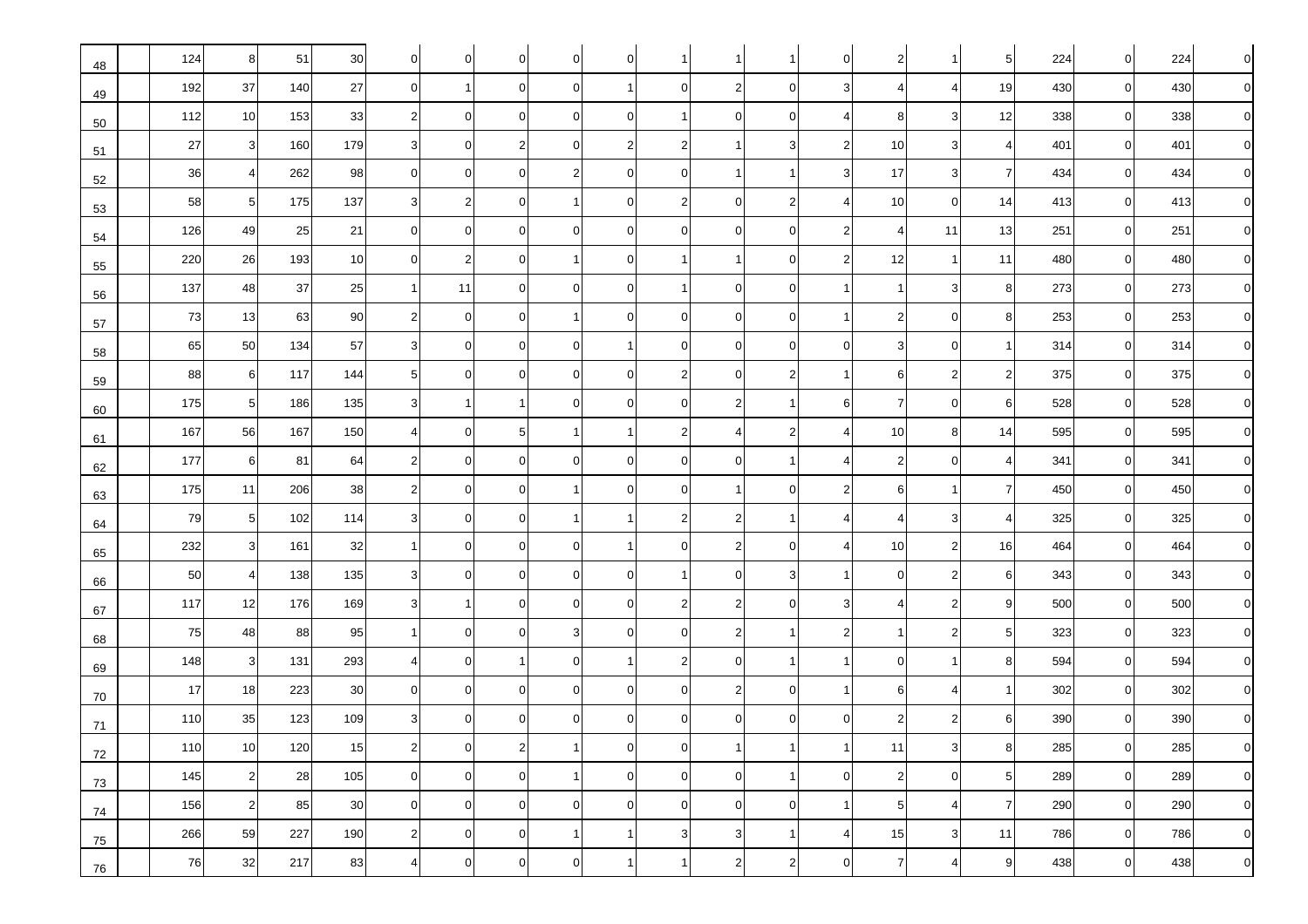| 77  | 53  | $\overline{4}$  | 213 | 60     | 2              | 0              | $\Omega$       | 0              | 0              | $\mathbf 0$    | 3              | $\overline{0}$ |              | 7              |                |                         | 346 | $\overline{0}$ | 346 | 0                |
|-----|-----|-----------------|-----|--------|----------------|----------------|----------------|----------------|----------------|----------------|----------------|----------------|--------------|----------------|----------------|-------------------------|-----|----------------|-----|------------------|
| 78  | 238 | $5\overline{)}$ | 164 | 115    | 5 <sub>l</sub> | $\mathbf 1$    | $\Omega$       | $\mathbf 0$    | $\overline{2}$ | $\vert$ 1      | $\overline{0}$ | $\overline{0}$ | 5            | 6              | $\overline{2}$ | 14                      | 558 | $\overline{0}$ | 558 | $\mathbf 0$      |
| 79  | 390 | 34              | 283 | 137    | 4              | -1             | 0              | $\mathbf 0$    | -1             | $\overline{c}$ | $\overline{0}$ | $\overline{0}$ | 5            | 4              |                | 18                      | 883 | $\overline{0}$ | 883 | 0                |
| 80  | 231 | $\overline{4}$  | 123 | 36     |                | $\overline{0}$ | $\overline{0}$ | $\mathbf 0$    | -1             | $\mathbf 0$    | $\overline{0}$ | $\overline{0}$ | $\Omega$     | 4              |                | 14                      | 415 | $\overline{0}$ | 415 | 0                |
| 81  | 37  | $\overline{7}$  | 180 | 160    |                | -1             | 1              | $\mathbf 0$    | $\mathbf 0$    | $\overline{c}$ | $\mathbf{1}$   | $\overline{0}$ |              | 5              | $\overline{2}$ | 3                       | 404 | $\overline{0}$ | 404 | 0                |
| 82  | 245 | 13              | 222 | 83     |                | 0              | 3              | 0              | -1             | 1              | 3 <sup>1</sup> | 3              | 10           | 5              |                | 10                      | 601 | $\overline{0}$ | 601 | 0                |
| 83  | 37  | 32              | 209 | 147    | $\overline{2}$ | 0              | $\Omega$       | 0              | $\mathbf 0$    | $\mathbf{1}$   | -1             |                |              | 6              | 3              | 3                       | 445 | $\overline{0}$ | 445 | 0                |
| 84  | 144 | $5\overline{)}$ | 194 | 82     | $\overline{0}$ | $\overline{0}$ | $\mathbf 0$    | $\mathbf 0$    | $\mathbf 0$    | $\mathbf 0$    | $2 \vert$      | $\overline{0}$ |              | $\overline{4}$ | $\overline{2}$ | 7                       | 444 | $\overline{0}$ | 444 | $\mathbf 0$      |
| 85  | 216 | 39              | 161 | 99     | 3              | $\overline{0}$ | 2              | $\mathbf 0$    | 0              | $\overline{0}$ | $\overline{0}$ | $\overline{0}$ | 5            | 3              | $\mathbf 0$    | 6                       | 534 | $\overline{0}$ | 534 | $\boldsymbol{0}$ |
| 86  | 89  | 26              | 331 | 97     |                | $\overline{0}$ | $\overline{0}$ | 0              | $\overline{c}$ | $\overline{0}$ | $\overline{2}$ | 3              |              | 5              |                | 2                       | 560 | $\overline{0}$ | 560 | 0                |
| 87  | 57  | 65              | 65  | 46     | 0              | $\overline{0}$ | $\Omega$       | $\mathbf 0$    | 0              | $\mathbf 0$    | $\overline{0}$ | $\overline{0}$ |              | $\overline{4}$ | $\overline{0}$ | $\overline{2}$          | 239 | $\overline{0}$ | 239 | 0                |
| 88  | 412 | 22              | 203 | 172    | $\overline{2}$ | $\overline{0}$ | $\mathbf 0$    | $\mathbf 0$    |                | $\overline{c}$ | $\overline{0}$ | 1              |              | $\overline{7}$ | $\overline{2}$ | 16                      | 844 | $\overline{0}$ | 844 | 0                |
| 89  | 224 | 12              | 175 | 60     | 3              | $\overline{0}$ | $\overline{0}$ | 0              | -1             | $\overline{c}$ | $\overline{c}$ | $\overline{0}$ |              | 5              | $\overline{0}$ | 5                       | 489 | $\overline{0}$ | 489 | $\mathbf 0$      |
| 90  | 164 | $2 \vert$       | 76  | 33     |                | $\overline{0}$ | $\mathbf 0$    | $\mathbf 0$    | $\mathbf 0$    | $\overline{0}$ | $\overline{0}$ | $\overline{0}$ |              | $\overline{4}$ |                | $\overline{\mathbf{c}}$ | 284 | $\overline{0}$ | 284 | 0                |
| 91  | 93  | 86              | 406 | 145    | 3 <sup>1</sup> | -1             | $\overline{0}$ | -1             | $\mathbf 0$    | $\overline{0}$ | $\overline{c}$ | 1              | 6            | 14             | 6              | 8                       | 772 | $\overline{0}$ | 772 | 0                |
| 92  | 193 | 81              | 138 | 245    | 8              | -1             | 0              |                | -1             | $\mathbf 2$    | 2 <sub>1</sub> |                | 6            | $\overline{2}$ | 5              | 7                       | 693 | $\overline{0}$ | 693 | 0                |
| 93  | 120 | 20              | 171 | 119    | $6 \mid$       |                | 1              |                | $\overline{c}$ | 5              | 4              |                |              | $\overline{7}$ | 6              | 9                       | 476 | $\overline{0}$ | 476 | 0                |
| 94  | 179 | $\overline{0}$  | 183 | 69     | 5 <sup>1</sup> | -1             | $\Omega$       |                | $\Omega$       | $\mathbf 0$    | $\overline{4}$ |                |              | 6              | 3              | 3                       | 458 | $\overline{0}$ | 458 | 0                |
| 95  | 96  | 32              | 79  | 52     | $\overline{2}$ | -1             | $\mathbf 0$    | 0              | $\Omega$       | $\mathbf{1}$   | $\overline{2}$ |                |              | 3              | $\overline{2}$ |                         | 274 | $\overline{0}$ | 274 | 0                |
| 96  | 119 | 12              | 330 | 53     | 3              | $\mathbf 0$    | $\Omega$       | $\mathbf 0$    | $\Omega$       | $\mathbf 0$    | -1             | $\overline{0}$ |              | $\overline{0}$ |                |                         | 520 | $\overline{0}$ | 520 | 0                |
| 97  | 86  | 110             | 70  | 3      | $\Omega$       | $\overline{0}$ | $\Omega$       | $\mathbf 0$    | $\Omega$       | $\mathbf 0$    | $\mathbf 1$    | $\overline{0}$ |              | 10             | 4              |                         | 289 | $\overline{0}$ | 289 | $\pmb{0}$        |
| 98  | 317 | 14              | 191 | 20     |                | -1             | $\mathbf 0$    | $\mathbf 0$    | 0              | $\mathbf 0$    | $\overline{0}$ | $\overline{0}$ | 0            | $\overline{c}$ | 3              | 8                       | 557 | $\overline{0}$ | 557 | $\pmb{0}$        |
| 99  | 192 | 66              | 123 | 12     | 2              | $\overline{0}$ | $\Omega$       | $\mathbf 0$    | 0              | $\mathbf{1}$   | $\overline{0}$ | $\overline{0}$ |              | $\overline{4}$ | 3              | 3                       | 406 | $\overline{0}$ | 406 | 0                |
| 100 | 72  | 95              | 109 | $72\,$ |                | 0              | 0              |                | $\Omega$       | $\overline{c}$ | $\overline{0}$ | $\overline{0}$ |              | 3              | $\overline{0}$ | 2                       | 359 | $\Omega$       | 359 | $\pmb{0}$        |
| 101 | 146 | 170             | 340 | 71     | 11             | $\mathbf{1}$   | $\overline{0}$ | $\overline{2}$ | $\overline{0}$ | $\overline{0}$ | $\overline{1}$ | $\overline{0}$ | 5            | 14             | 10             | 10                      | 771 | $\overline{0}$ | 771 | 0                |
| 102 | 150 | $\overline{7}$  | 155 | 44     |                | $\overline{0}$ | $\mathbf 0$    | $\overline{0}$ | $\mathbf 0$    | $\overline{0}$ | $\overline{0}$ | $\overline{0}$ | $\mathbf 0$  | $\mathbf{3}$   | $\overline{0}$ | 3                       | 363 | $\overline{0}$ | 363 | $\mathbf 0$      |
| 103 | 158 | 36              | 119 | 125    | 4 <sup>1</sup> | $\overline{0}$ | $\overline{0}$ | $\mathbf 0$    | $\pmb{0}$      | $\overline{0}$ | $\overline{0}$ | 2              | $\vert$      | $\mathbf{1}$   | $\overline{0}$ |                         | 447 | 0              | 447 | $\mathbf 0$      |
| 104 | 76  | 113             | 110 | 105    | $2\vert$       | $\mathbf{1}$   | $\overline{0}$ | 3              | $\mathbf{2}$   | $\overline{0}$ | 3              | 3 <sup>l</sup> | $\mathbf{3}$ | $\mathbf{3}$   | $\overline{7}$ |                         | 432 | 0              | 432 | $\mathbf 0$      |
| 105 | 116 | 245             | 87  | 34     | $\overline{0}$ | $\mathbf 1$    | $\mathbf 0$    | $\pmb{0}$      | $\mathbf 0$    | $\overline{0}$ | $\vert$        | $\overline{0}$ |              | $\overline{a}$ | $\overline{7}$ | 15                      | 509 | 0              | 509 | $\pmb{0}$        |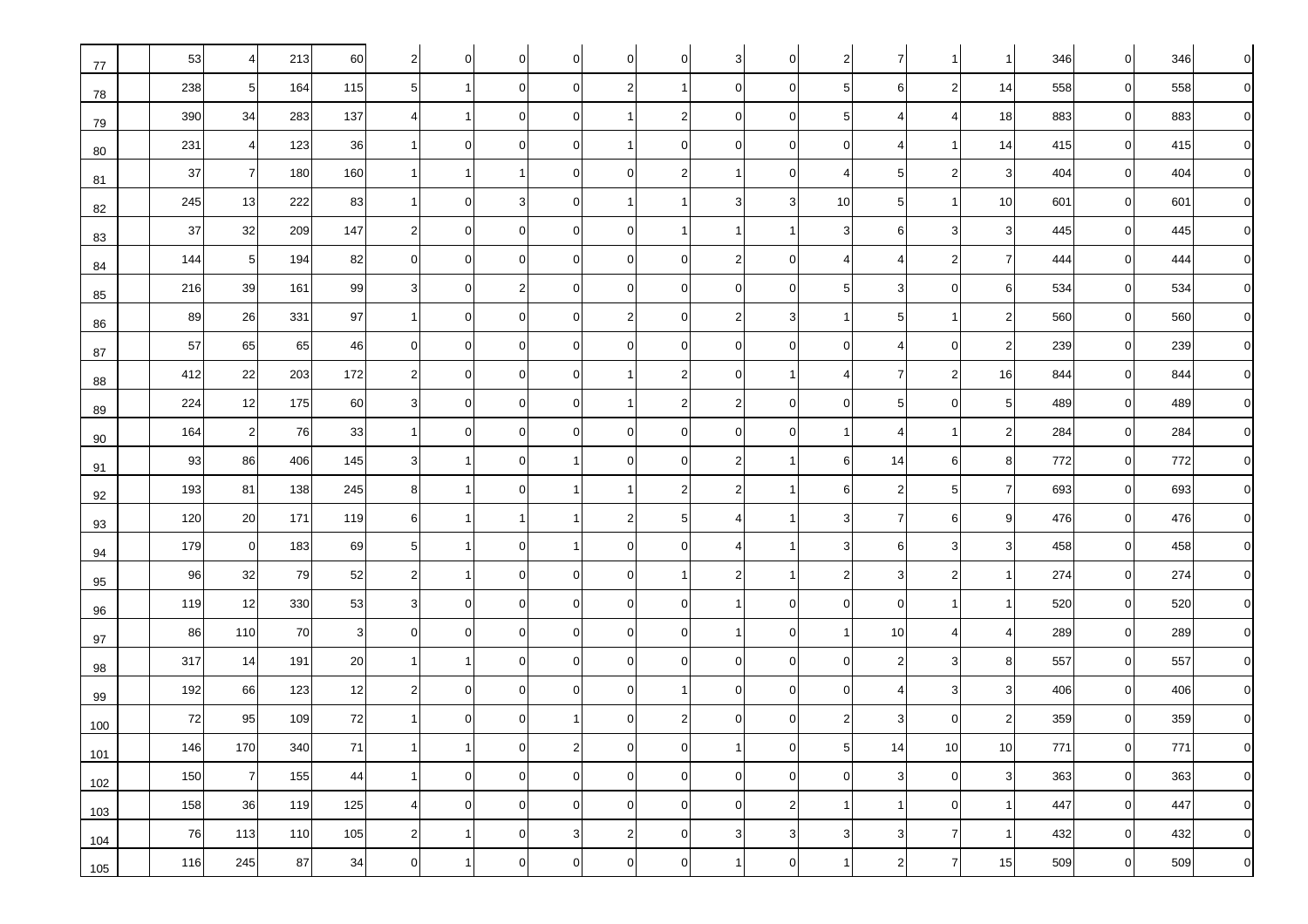| 106 | 35  | 152            | 63  | 15  | $\overline{0}$ | $\overline{0}$ |                | 0                | 0            | $\mathbf 0$    | $\overline{0}$ | $\overline{0}$ | 0              |                |                | 4               | 272 | $\overline{0}$ | 272 | 0           |
|-----|-----|----------------|-----|-----|----------------|----------------|----------------|------------------|--------------|----------------|----------------|----------------|----------------|----------------|----------------|-----------------|-----|----------------|-----|-------------|
| 107 | 329 | 12             | 146 | 116 | $\mathbf 0$    | $\overline{0}$ | $\overline{0}$ | $\mathbf 0$      | 0            | $\vert$ 1      | $\overline{0}$ | $\overline{0}$ | $\mathbf 0$    | 3              |                | 6               | 614 | $\overline{0}$ | 614 | 0           |
| 108 | 131 | 31             | 275 | 103 | $\mathbf{2}$   | -1             | $\Omega$       | $\mathbf 0$      | -1           | 3              | $\mathbf 1$    | $\overline{0}$ | 2              | $\overline{2}$ |                | 5               | 558 | $\overline{0}$ | 558 | 0           |
| 109 | 117 | 36             | 129 | 103 | 8              |                | $\Omega$       | $\overline{7}$   | $\Omega$     | $\mathbf 0$    | $\overline{0}$ | $\overline{0}$ |                | $\overline{2}$ | 3              | 15              | 422 | $\overline{0}$ | 422 | 0           |
| 110 | 200 | 1              | 86  | 92  | $\Omega$       | $\mathbf 0$    | $\Omega$       | 0                | $\Omega$     | $\mathbf 0$    | $\overline{0}$ | $\overline{0}$ |                | $\overline{2}$ |                | 5               | 388 | $\mathbf 0$    | 388 | 0           |
| 111 | 230 | $\overline{4}$ | 176 | 100 |                | 0              | $\Omega$       |                  | $\Omega$     | $\mathbf 0$    | $\overline{0}$ | $\overline{0}$ |                | 4              |                |                 | 521 | $\mathbf 0$    | 521 | 0           |
| 112 | 236 | 12             | 142 | 112 | $\mathbf{2}$   | 1              | $\Omega$       | $\overline{2}$   | $\Omega$     | $\mathbf 0$    | $\overline{0}$ | $\overline{0}$ |                | 3              |                | 7               | 520 | $\overline{0}$ | 520 | 0           |
| 113 | 250 | 15             | 140 | 68  | $\overline{0}$ | $\overline{0}$ | $\mathbf 0$    | $\mathbf 0$      | $\Omega$     | $\mathbf 0$    | 3 <sup>1</sup> | $\overline{0}$ | 2              | $\mathbf 0$    | $\overline{2}$ |                 | 484 | $\overline{0}$ | 484 | $\pmb{0}$   |
| 114 | 59  | $\overline{4}$ | 228 | 191 | $\mathbf{2}$   | $\overline{2}$ | $\mathbf 0$    |                  | 0            | $\mathbf 0$    | $\overline{2}$ | $\overline{0}$ |                | 3              | $\overline{0}$ | 3               | 495 | $\overline{0}$ | 495 | 0           |
| 115 | 24  | 3 <sup>1</sup> | 157 | 168 | $\overline{2}$ | $\mathbf 0$    | $\Omega$       | $\mathbf 0$      | $\Omega$     | $\overline{c}$ | 1              | $\overline{0}$ |                | 3              |                | $\Omega$        | 362 | $\overline{0}$ | 362 | $\pmb{0}$   |
| 116 | 20  | 1              | 210 | 203 | 2              | $\mathbf 0$    | 0              |                  | $\Omega$     | $\mathbf 0$    | $\overline{0}$ | $\overline{0}$ |                |                | $\overline{0}$ |                 | 439 | $\mathbf 0$    | 439 | $\mathbf 0$ |
| 117 | 28  | 2 <sub>1</sub> | 205 | 114 | $\overline{2}$ | $\overline{0}$ | $\Omega$       | 0                | $\Omega$     | $\overline{c}$ | $\overline{0}$ | $\overline{0}$ |                | $\overline{4}$ | $\overline{0}$ | 4               | 363 | $\mathbf 0$    | 363 | 0           |
| 118 | 62  | 1              | 197 | 120 | 3 <sub>l</sub> | $\overline{0}$ | $\overline{0}$ | $\mathbf 0$      | $\mathbf 0$  | $\mathbf 0$    | $\mathbf{1}$   | $\overline{0}$ |                | $\overline{c}$ | $\mathbf 0$    | $\overline{7}$  | 394 | $\overline{0}$ | 394 | 0           |
| 119 | 179 | 5 <sub>l</sub> | 207 | 107 | 3              | $\overline{2}$ | $\overline{2}$ | -1               | 0            | $\mathbf{1}$   | -1             |                | 2              | 5              |                | 6               | 526 | $\overline{0}$ | 526 | 0           |
| 120 | 64  | $\mathbf{2}$   | 176 | 149 | 5 <sub>l</sub> | $\overline{0}$ | $\overline{0}$ | $\mathbf 0$      | $\mathbf 0$  | $\overline{0}$ | $\overline{0}$ | $\overline{0}$ |                | $\overline{c}$ | $\mathbf 0$    | 0               | 402 | $\overline{0}$ | 402 | 0           |
| 121 | 204 | 3 <sup>1</sup> | 122 | 47  |                | $\mathbf 0$    | $\Omega$       |                  | $\mathbf 0$  | $\mathbf 0$    | $\overline{0}$ | $\overline{0}$ | ∩              | $\overline{2}$ | $\overline{0}$ | 3               | 383 | $\overline{0}$ | 383 | 0           |
| 122 | 227 | 5 <sub>l</sub> | 58  | 52  | 0              | 0              | 0              |                  | $\Omega$     | $\mathbf{1}$   |                | $\overline{0}$ |                | $\overline{2}$ | $\overline{2}$ | 9               | 361 | $\mathbf 0$    | 361 | 0           |
| 123 | 355 | 40             | 119 | 94  |                | $\overline{2}$ | $\Omega$       | 0                | $\Omega$     | $\mathbf 0$    | -1             | $\overline{0}$ |                | 5              | 3              | 11              | 635 | $\overline{0}$ | 635 | 0           |
| 124 | 31  | 75             | 195 | 117 | 3              | -1             | $\Omega$       | $\mathbf 0$      | $\Omega$     | $\mathbf 0$    | $\mathbf 1$    |                | n              | 11             | 5              | 4               | 444 | $\overline{0}$ | 444 | 0           |
| 125 | 290 | 12             | 450 | 80  | $\overline{0}$ | $\overline{0}$ |                | $\mathbf 0$      | $\Omega$     | $\mathbf{1}$   | $\overline{0}$ |                |                | 14             | $\overline{2}$ | 11              | 865 | $\overline{0}$ | 865 | $\pmb{0}$   |
| 126 | 232 | 1              | 109 | 45  | 0              | $\overline{0}$ | 0              | 0                |              | $\mathbf{1}$   | $\overline{0}$ |                |                | $\overline{0}$ | $\overline{0}$ |                 | 394 | $\overline{0}$ | 394 | 0           |
| 127 | 78  | 6              | 31  | 82  |                | $\overline{0}$ | $\mathbf 0$    | $\mathbf 0$      | $\mathbf 0$  | $\mathbf 0$    | $\overline{0}$ | $\overline{0}$ |                | $\mathbf 0$    | $\mathbf 0$    | 3               | 201 | $\overline{0}$ | 201 | $\mathbf 0$ |
| 128 | 140 | $\mathbf{1}$   | 100 | 55  |                | 0              | <sup>0</sup>   | 0                | 0            | $\mathbf 0$    | $\overline{0}$ | $\overline{0}$ |                | $\mathbf 0$    | $\overline{0}$ |                 | 302 | $\overline{0}$ | 302 | $\mathbf 0$ |
| 129 | 311 | 13             | 370 | 78  | 17             | $\overline{2}$ |                |                  |              | 1              |                | 0              |                | 10             | $\overline{2}$ |                 | 818 | $\overline{0}$ | 818 | 0           |
| 130 | 267 | 18             | 164 | 55  | 11             | $\overline{0}$ | 11             | $\overline{0}$   | $\mathbf{1}$ | 3              | $\overline{0}$ | 2              | $\vert$        | $\overline{7}$ | $\overline{4}$ | 18              | 542 | $\overline{0}$ | 542 | $\mathbf 0$ |
| 131 | 185 | 142            | 131 | 90  | 2              | $\overline{0}$ | $\overline{2}$ | $\overline{0}$   | $\pmb{0}$    | 1              | $\overline{1}$ | 3              | $\overline{2}$ | 5 <sub>l</sub> | $6 \mid$       | 9               | 579 | 0              | 579 | $\mathbf 0$ |
| 132 | 189 | 140            | 108 | 56  | 5 <sub>1</sub> | $\overline{0}$ | $\overline{0}$ | $\mathbf 0$      | $\mathbf 0$  | 1              | $\overline{0}$ | $\overline{0}$ | $\overline{2}$ | $\mathbf{3}$   | 3              | $5\phantom{.0}$ | 512 | 0              | 512 | $\pmb{0}$   |
| 133 | 91  | 171            | 76  | 11  |                | $\overline{0}$ | 1              | $\boldsymbol{0}$ | $\pmb{0}$    | $\overline{0}$ | $2 \vert$      | 1              | 3              | 5 <sub>5</sub> | 15             | 13              | 390 | $\overline{0}$ | 390 | $\mathbf 0$ |
| 134 | 242 | 74             | 167 | 17  |                | $\overline{0}$ | $\overline{0}$ | $\mathbf 0$      | $\pmb{0}$    | $\mathbf{1}$   | $\overline{0}$ | 1              | $\Omega$       | 5              | 1              | $\mathbf{3}$    | 512 | 0              | 512 | $\pmb{0}$   |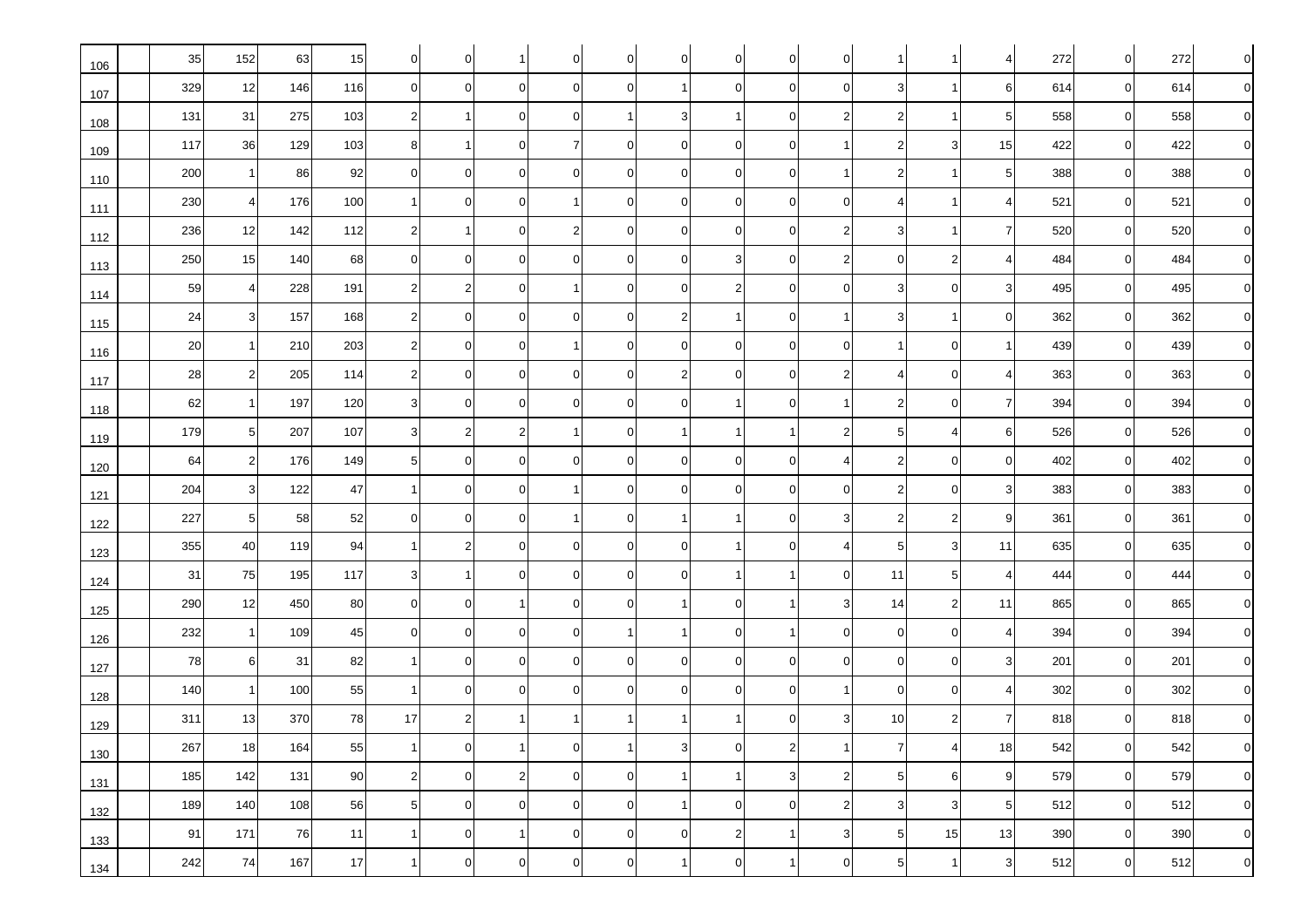| 135 | 137 | 21             | 206 | 180 |                | 0              |              | 0              |                | $\mathbf 0$    | 1              | $\overline{0}$ |                | 3              | 3              | $\overline{c}$ | 558 | $\overline{0}$ | 558 | $\overline{0}$      |
|-----|-----|----------------|-----|-----|----------------|----------------|--------------|----------------|----------------|----------------|----------------|----------------|----------------|----------------|----------------|----------------|-----|----------------|-----|---------------------|
| 136 | 68  | $6 \mid$       | 200 | 144 | $\overline{0}$ | -1             | 1            | $\mathbf 0$    | $\mathbf 1$    | 1              | $\overline{0}$ | $\mathbf{1}$   |                | $\overline{7}$ | $\overline{1}$ | 3              | 438 | $\overline{0}$ | 438 | $\mathbf 0$         |
| 137 | 253 | 12             | 182 | 87  | $\overline{2}$ | $\mathbf 0$    | $\Omega$     | 4              | -1             | $\mathbf 0$    | 0              | $\overline{0}$ |                | 3              | 3              | 13             | 563 | $\overline{0}$ | 563 | $\overline{0}$      |
| 138 | 123 | 10             | 79  | 33  |                | $\overline{0}$ | 0            | $\overline{2}$ | $\Omega$       | $\overline{0}$ | $\overline{0}$ | 1              |                | 3              | 3              | 6              | 263 | $\overline{0}$ | 263 | $\mathbf 0$         |
| 139 | 431 | $\overline{7}$ | 173 | 61  |                | $\overline{0}$ | ∩            | $\mathbf 0$    | $\Omega$       | $\mathbf 0$    | 1              |                |                | $\overline{2}$ | 3              | 8              | 689 | $\overline{0}$ | 689 | $\mathbf 0$         |
| 140 | 272 | 5              | 175 | 150 | 5              | -1             |              | $\mathbf 0$    | $\Omega$       | $\mathbf 0$    | $\overline{a}$ |                |                | 8              | -1             | 10             | 634 | $\overline{0}$ | 634 | $\mathbf 0$         |
| 141 | 351 | 123            | 147 | 58  |                | 3              | 3            | $\overline{2}$ | $\Omega$       | $\mathbf{1}$   | $\overline{a}$ | $\mathbf{2}$   |                | 3              | 4              | 13             | 714 | $\overline{0}$ | 714 | $\mathsf{O}\xspace$ |
| 142 | 114 | 124            | 176 | 142 | 9              | -1             | $\Omega$     | $\overline{2}$ | 5              | $\overline{c}$ | 3 <sup>1</sup> | $6 \mid$       |                | 10             | 8              | 12             | 619 | $\overline{0}$ | 619 | $\pmb{0}$           |
| 143 | 95  | 93             | 35  | 24  |                | $\mathbf 0$    | 0            |                |                | $\mathbf{1}$   | 0              | $\overline{0}$ |                | 5              | 3              | 8              | 268 | $\overline{0}$ | 268 | $\mathbf 0$         |
| 144 | 107 | 8              | 52  |     |                | $\mathbf 0$    | 0            | $\mathbf 0$    | 0              | $\mathbf{1}$   | 2              | 2              |                | 3              | $\mathbf 0$    |                | 184 | $\overline{0}$ | 184 | $\mathbf 0$         |
| 145 | 159 | 10             | 136 | 6   |                | $\overline{0}$ |              | $\mathbf 0$    | 0              | $\mathbf{1}$   | $\mathbf 0$    | $\overline{0}$ |                | 3              | $\Omega$       |                | 317 | $\overline{0}$ | 317 | $\mathbf 0$         |
| 146 | 273 | 32             | 222 | 26  |                | 0              | O            | $\overline{2}$ | 0              | $\mathbf 0$    | 1              | $\overline{0}$ |                | 8              | $\Omega$       | 8              | 574 | 0              | 574 | $\mathbf 0$         |
| 147 | 87  | 95             | 126 | 130 |                | $\mathbf 0$    | $\Omega$     | $\mathbf 0$    |                | $\mathbf 0$    | 1              | 3 <sup>1</sup> |                | 8              | $\overline{2}$ | 3              | 458 | $\overline{0}$ | 458 | $\mathbf 0$         |
| 148 | 49  | 26             | 206 | 140 |                | $\mathbf 0$    | $\Omega$     |                |                | $\mathbf{1}$   | 1              | $\overline{0}$ |                | 3              | $\overline{2}$ | 5              | 438 | $\overline{0}$ | 438 | $\mathbf 0$         |
| 149 | 14  | 32             | 84  | 128 | $\overline{2}$ | $\mathbf 0$    | $\Omega$     | $\mathbf 0$    | $\Omega$       | $\overline{0}$ | 0              | 1              |                | -1             | -1             | 0              | 264 | $\overline{0}$ | 264 | $\mathbf 0$         |
| 150 | 44  | 81             | 264 | 202 | $\mathbf 0$    | $\overline{0}$ | $\Omega$     |                | $\mathbf 0$    | $\mathbf 0$    | $\mathbf{1}$   | $\overline{0}$ |                | -1             | -1             | 3              | 598 | $\overline{0}$ | 598 | $\mathbf 0$         |
| 151 | 85  | 55             | 238 | 41  |                | $\overline{0}$ | $\Omega$     | $\mathbf 0$    | $\Omega$       | $\mathbf{1}$   | 3 <sup>1</sup> |                |                | 3              | -1             | 3              | 433 | $\overline{0}$ | 433 | $\mathbf 0$         |
| 152 | 28  | 68             | 83  | 39  | $\Omega$       | 0              | O            | 0              | $\Omega$       | $\mathbf 0$    | 1              | $\overline{0}$ |                | $\overline{2}$ | 3              | 3              | 228 | $\overline{0}$ | 228 | $\mathbf 0$         |
| 153 | 59  | 256            | 108 | 40  | $\Omega$       | 0              |              | $\mathbf 0$    | 3              | $\mathbf 0$    | $\overline{0}$ |                |                | 3              | č              | 6              | 486 | $\overline{0}$ | 486 | $\mathbf 0$         |
| 154 | 61  | 85             | 72  | 101 | $\overline{2}$ | -1             | $\Omega$     | -1             | $\Omega$       | $\mathbf{1}$   | $\pmb{0}$      | $\overline{0}$ |                | 3              | 4              | 6              | 338 | $\overline{0}$ | 338 | $\pmb{0}$           |
| 155 | 26  | 44             | 89  | 119 | $\mathbf{2}$   | $\overline{c}$ | 0            |                |                | $\mathbf{1}$   | $\overline{0}$ |                |                | 6              | 3              | 6              | 308 | $\overline{0}$ | 308 | $\mathsf{O}\xspace$ |
| 156 | 79  | 106            | 96  | 219 | 6              | 3              | 0            | 0              | 2              | $\mathbf 2$    | 2              | $\overline{0}$ |                | 7              | 5              | 13             | 543 | $\overline{0}$ | 543 | $\mathbf 0$         |
| 157 | 75  | 11             | 126 | 10  | $\Omega$       |                | 0            |                | 0              | $\mathbf 0$    | 0              | $\overline{0}$ |                | 8              | 0              | $\overline{2}$ | 236 | 0              | 236 | $\mathbf 0$         |
| 158 | 62  | 27             | 270 | 111 | 5 <sub>l</sub> | 0              |              | 2              |                | $\mathbf 0$    | $\overline{0}$ | 3              |                | 5 <sup>1</sup> | $\overline{2}$ | 2              | 490 | 0              | 490 | $\mathbf 0$         |
| 159 | 47  | 34             | 316 | 95  | $\overline{4}$ | $\mathbf 1$    | $\mathbf 0$  | $\overline{0}$ | $\overline{0}$ | $\vert$        | $\overline{0}$ | $\overline{0}$ | $\overline{2}$ | $\overline{2}$ | $\mathbf 0$    | $\mathbf{3}$   | 505 | $\overline{0}$ | 505 | $\mathbf 0$         |
| 160 | 17  | 42             | 182 | 190 | $\overline{7}$ | $\overline{2}$ | 1            | $\mathbf 0$    | $\mathbf 0$    | $\overline{2}$ | $\overline{0}$ | 1              | 3              | $\overline{7}$ | 5              | 6              | 465 | $\overline{0}$ | 465 | $\mathbf 0$         |
| 161 | 37  | 7              | 110 | 150 | 3 <sup>1</sup> | $\mathbf{1}$   | $\mathbf 0$  | $\sqrt{2}$     | 0              | $\overline{0}$ | $\overline{0}$ | $\overline{0}$ | $\overline{2}$ | $\overline{2}$ | $\overline{0}$ | $\mathbf{1}$   | 315 | $\overline{0}$ | 315 | $\mathsf{O}\xspace$ |
| 162 | 38  | 5 <sub>1</sub> | 181 | 79  | 3 <sup>1</sup> | $\overline{0}$ | $\mathbf{2}$ | $\mathbf 0$    | $\overline{0}$ | $\mathbf 2$    | 1              | $2 \mid$       | 4              | 8              | $\mathbf 0$    | $\overline{2}$ | 327 | $\overline{0}$ | 327 | $\mathbf 0$         |
| 163 | 74  | 2              | 135 | 13  | $\overline{2}$ | $\mathbf 0$    | $\mathbf 0$  | $\mathbf 0$    | $\mathbf 0$    | $\overline{0}$ | $\mathbf{2}$   | $\mathbf{2}$   | $\overline{2}$ | 6              | $\overline{2}$ | $\mathbf{3}$   | 243 | $\overline{0}$ | 243 | $\mathbf 0$         |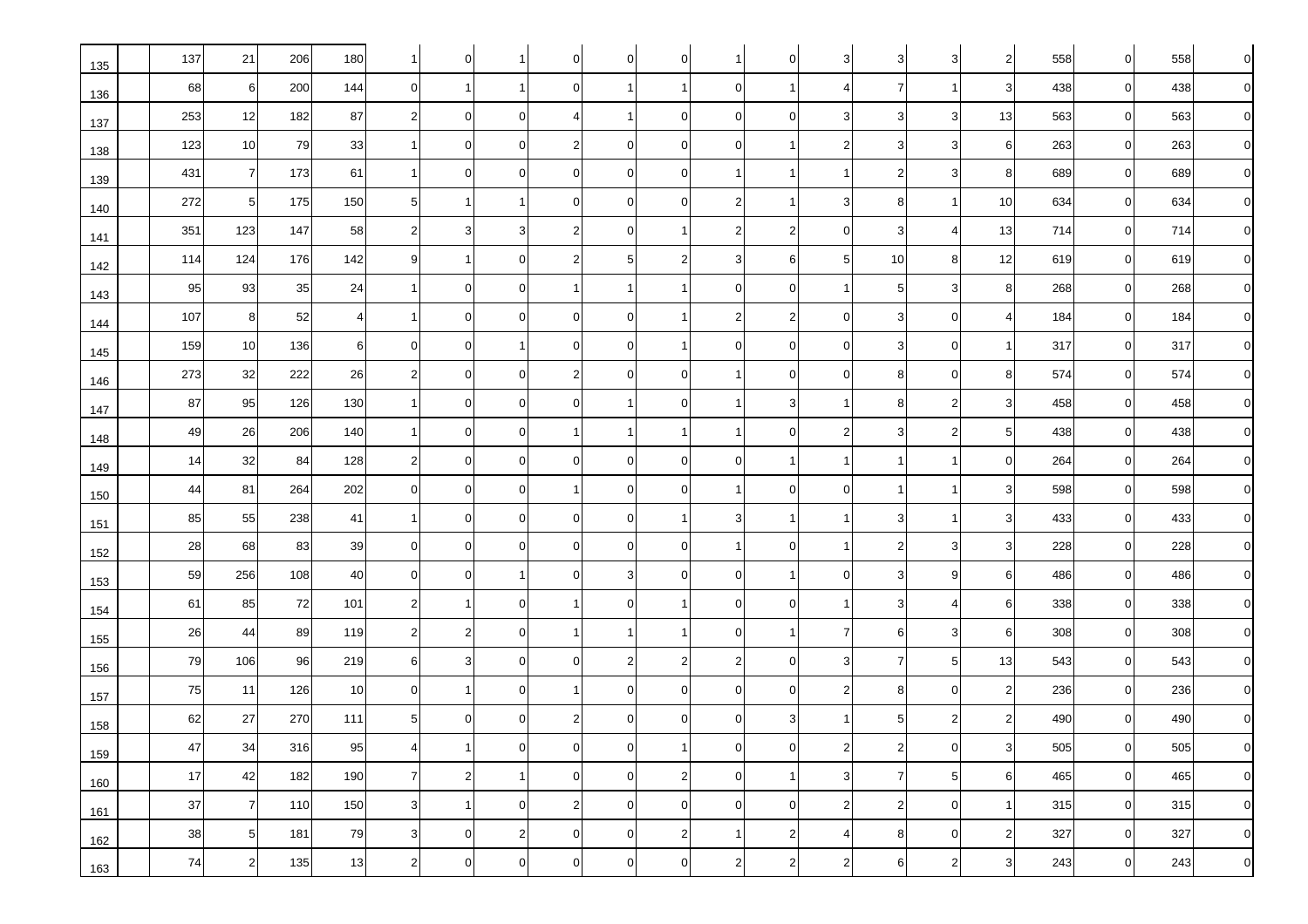| 164 | 39           | 27             | 54  | 37  | 2              |                |                |                | 0              | $\mathbf 0$         |                |                |                | 3              | $\overline{2}$          | 4               | 173 | $\overline{0}$ | 173 | 0                |
|-----|--------------|----------------|-----|-----|----------------|----------------|----------------|----------------|----------------|---------------------|----------------|----------------|----------------|----------------|-------------------------|-----------------|-----|----------------|-----|------------------|
| 165 | 50           | $\overline{7}$ | 256 | 12  |                | $\overline{0}$ | $\overline{0}$ | $\mathbf{1}$   | $\mathbf 0$    | $\overline{0}$      | $\vert$ 1      | 2              | $\mathbf 0$    | 18             | 3                       | 3               | 354 | $\overline{0}$ | 354 | 0                |
| 166 | 32           | 43             | 74  | 46  |                | $\overline{0}$ | $\overline{0}$ | $\mathbf 0$    | 0              | $\mathbf 0$         | -1             |                | 3              | 8              | 3                       | 5               | 217 | $\overline{0}$ | 217 | 0                |
| 167 | $\mathbf{1}$ | 313            | 35  | 31  | $\overline{0}$ | $\overline{0}$ | $\mathbf 0$    | $\mathbf 0$    | 0              | $\overline{0}$      | $\overline{0}$ | $\overline{0}$ |                |                |                         | $\mathbf 0$     | 385 | $\overline{0}$ | 385 | 0                |
| 168 | 84           | 130            | 100 | 55  | 3              |                | $\Omega$       | $\mathbf 0$    |                | $\mathbf{1}$        | -1             |                |                | 7              |                         | 8               | 397 | $\overline{0}$ | 397 | 0                |
| 169 | 129          | 10             | 62  | 68  |                | -1             | 1              | 0              |                | $\mathbf 0$         | 3 <sup>1</sup> | $\overline{0}$ |                | 4              | $\overline{2}$          | $\overline{2}$  | 287 | $\overline{0}$ | 287 | 0                |
| 170 | 65           | 35             | 61  | 43  | 0              | 0              | $\Omega$       | $\mathbf 0$    | $\overline{2}$ | $\mathbf{1}$        | $\mathbf 1$    | $\overline{0}$ |                |                | $\overline{0}$          | 3               | 213 | $\overline{0}$ | 213 | 0                |
| 171 | 105          | 116            | 192 | 25  | 0              | $\overline{0}$ | $\Omega$       |                | $\Omega$       | $\overline{c}$      | $\overline{0}$ |                | ∩              | 14             | 5                       | 7               | 468 | $\overline{0}$ | 468 | $\pmb{0}$        |
| 172 | 111          | 8              | 165 | 94  |                | $\overline{0}$ |                | 0              | $\Omega$       | $\mathbf 0$         | $\overline{0}$ |                |                | $\overline{4}$ |                         | 3               | 390 | $\overline{0}$ | 390 | $\pmb{0}$        |
| 173 | 17           | 37             | 87  | 99  | 3              | $\overline{0}$ | $\Omega$       | $\mathbf 0$    | $\Omega$       | $\overline{0}$      | $\overline{0}$ |                |                | 5              | 3                       | $\overline{2}$  | 259 | $\overline{0}$ | 259 | $\pmb{0}$        |
| 174 | 8            | 100            | 175 | 56  | 3              | $\mathbf 0$    | $\Omega$       | $\mathbf 0$    | $\overline{c}$ | $\mathbf 0$         | -1             | $\overline{0}$ |                |                | $\overline{2}$          | 8               | 357 | $\mathbf 0$    | 357 | $\pmb{0}$        |
| 175 | 198          | $\overline{7}$ | 156 | 66  | 3              | 0              | $\Omega$       |                | $\Omega$       | $\mathbf 0$         | $\mathbf 0$    | $\overline{0}$ |                | $\overline{4}$ | $\overline{2}$          | 11              | 450 | $\mathbf 0$    | 450 | 0                |
| 176 | 42           | 65             | 90  | 123 | 3              | -1             | 1              |                | 2              | $\mathbf 0$         | $\mathbf 1$    | $\overline{0}$ |                | 3              | $\overline{0}$          | $\overline{7}$  | 342 | $\overline{0}$ | 342 | $\mathbf 0$      |
| 177 | 8            | 140            | 100 | 73  | 2              | $\overline{0}$ | $\Omega$       | $\mathbf 0$    | 1              | $\mathsf{O}\xspace$ | $\overline{c}$ | $\overline{0}$ |                | $\overline{2}$ |                         | 4               | 334 | $\overline{0}$ | 334 | $\boldsymbol{0}$ |
| 178 | 69           | 13             | 68  | 96  | $\mathbf{2}$   | $\overline{0}$ | $\mathbf 0$    | $\mathbf 0$    | 0              | $\mathbf{3}$        | $\mathbf{1}$   | $\overline{0}$ | 2              | 5              | $2 \overline{)}$        | 6               | 267 | $\overline{0}$ | 267 | 0                |
| 179 | 116          | $\overline{7}$ | 58  | 106 | $\overline{7}$ | $\overline{0}$ | $\Omega$       | $\mathbf 0$    | $\mathbf 0$    | $\overline{c}$      | $2 \vert$      | $\overline{0}$ | 2              | 5              | $\overline{2}$          | 6               | 313 | $\overline{0}$ | 313 | 0                |
| 180 | 21           | 16             | 178 | 170 | 8              | $\overline{c}$ | 1              |                | $\mathbf 0$    | $\mathbf 0$         | $\mathbf 1$    | 3              |                | 8              | $\overline{2}$          | 8               | 421 | $\overline{0}$ | 421 | 0                |
| 181 | 55           | 111            | 134 | 125 | 3              | -1             | $\Omega$       | $\mathbf 0$    | $\Omega$       | $\overline{c}$      | $\overline{2}$ | 4              |                |                | 4                       | 6               | 452 | $\mathbf 0$    | 452 | 0                |
| 182 | 41           | 11             | 93  | 58  | $\overline{2}$ |                | $\Omega$       | 0              |                | $\mathbf{1}$        | $\mathbf 0$    |                |                | $\overline{2}$ | $\overline{0}$          |                 | 213 | $\overline{0}$ | 213 | 0                |
| 183 | 96           | 11             | 207 | 58  | $\mathbf{2}$   | 1              | $\Omega$       | $\mathbf 0$    | $\Omega$       | $\mathbf 0$         | $\overline{a}$ | 3              |                | 4              | $\overline{\mathbf{c}}$ | 7               | 395 | $\overline{0}$ | 395 | $\pmb{0}$        |
| 184 | 46           | 96             | 88  | 160 | $\overline{2}$ | $\overline{0}$ | $\mathbf 0$    | $\mathbf 0$    |                | $\mathbf 2$         | -1             | $\overline{0}$ | 2              |                | $\overline{2}$          |                 | 405 | $\overline{0}$ | 405 | $\pmb{0}$        |
| 185 | 95           | 28             | 128 | 15  | $\overline{0}$ | $\overline{0}$ | $\Omega$       | -1             | $\mathbf 0$    | $\mathbf 0$         | $\mathbf 1$    | $\overline{0}$ | n              | 5              | $\overline{2}$          | 9               | 284 | $\overline{0}$ | 284 | $\pmb{0}$        |
| 186 | 68           | 119            | 362 | 95  | 3              | 0              | $\Omega$       | $\mathbf 0$    | $\Omega$       | $\overline{c}$      | -1             |                |                | 7              | $\overline{2}$          |                 | 666 | $\overline{0}$ | 666 | 0                |
| 187 | 153          | 44             | 365 | 161 | 3              |                |                | 0              |                | 1                   |                | 3              |                | 14             |                         | 11              | 765 | $\overline{0}$ | 765 | $\boldsymbol{0}$ |
| 188 | 51           | 42             | 159 | 49  | $\mathbf 0$    | $\overline{0}$ | $\mathbf 0$    | $\overline{c}$ | 0              | $\overline{c}$      | $2 \vert$      | 11             | $\overline{2}$ | $\overline{3}$ | $\mathbf 0$             | $2 \vert$       | 315 | $\overline{0}$ | 315 | $\mathbf 0$      |
| 189 | 46           | 56             | 203 | 272 | 12             | $\overline{0}$ | $\mathbf 0$    | $\mathbf 0$    | $\mathbf{1}$   | $\overline{0}$      | $2 \vert$      | $\overline{1}$ | 6              | $\overline{0}$ | $\mathbf 0$             | 5               | 604 | $\overline{0}$ | 604 | $\mathbf 0$      |
| 190 | 68           | 29             | 284 | 197 | $\overline{7}$ | $\overline{1}$ | $\overline{0}$ | $\sqrt{2}$     | $\overline{0}$ | $\overline{0}$      | $\vert$ 1      | $\overline{0}$ | $\overline{2}$ | 6              | $\overline{2}$          | $5\phantom{.0}$ | 604 | 0              | 604 | $\pmb{0}$        |
| 191 | 204          | 12             | 200 | 80  | 5 <sub>l</sub> | -1             | $\mathbf 0$    | $\overline{c}$ | 0              | $\overline{c}$      | $\vert$ 1      | $2 \mid$       | $5 \,$         | 6              | $\mathbf{2}$            | 8               | 530 | $\overline{0}$ | 530 | $\mathbf 0$      |
| 192 | 44           | 32             | 138 | 201 | $2 \vert$      | $\mathbf{2}$   | $\overline{0}$ | $\mathbf 0$    | $\mathbf 0$    | $\vert$             | $\overline{0}$ | 1              | $\overline{2}$ | -1             | $\overline{2}$          | $\mathbf{3}$    | 429 | 0              | 429 | $\pmb{0}$        |